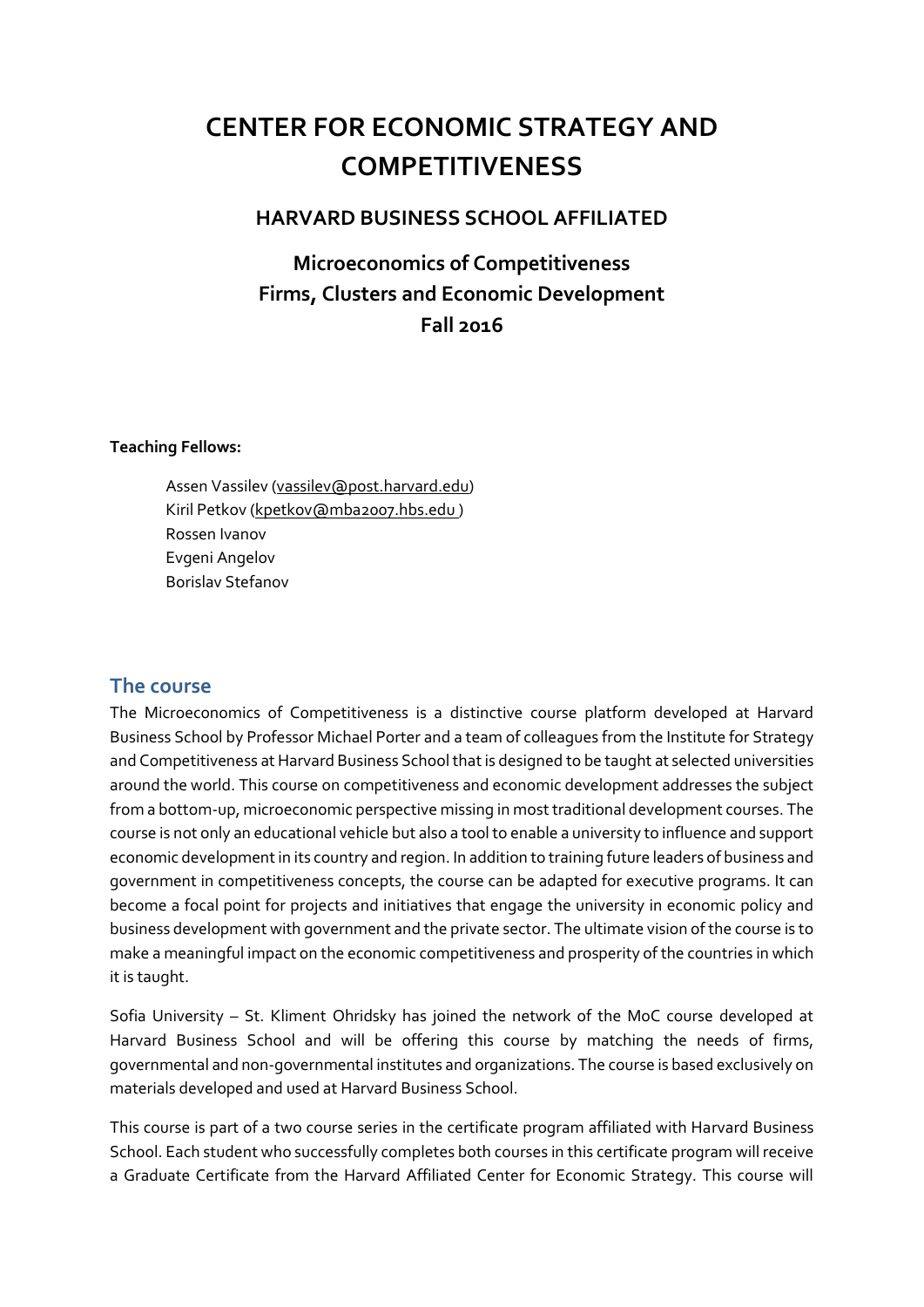follow the format, workload and ethics of Harvard Business School. It will be challenging academically, but extremely rewarding experience for the students that are able to complete the requirements of both courses. The Graduate Certificate from the Harvard Affiliated Center for Economic Strategy will provide an entrance to Dr. Michael Porter's Microeconomics of Competitiveness Worldwide Network whose membership is lifelong.

**Pre-requisites:** Intermediate Microeconomics, Intermediate Macroeconomics, Multivariable Calculus, Econometrics

#### **Course Content**

This course explores the determinants of national and regional competitiveness building from the perspective of firms, clusters, sub-national units, nations, and groups of neighboring countries. While sound macroeconomic policies, stable legal and political institutions, and improving social conditions create the potential for competitiveness, wealth is actually created at the microeconomic level. The sophistication and productivity of firms, the vitality of clusters, and the quality of the business environment in which competition takes place, are the ultimate determinants of a nation's or region's productivity. The MoC course focuses on the sources of national or regional productivity, which are rooted in the strategies and operating practices of locally based firms, the vitality of clusters, and the quality of the business environment in which competition takes place.

This course examines both advanced and developing economies and addresses competitiveness at multiple levels – nations, sub-national units such as states or provinces, particular clusters, and neighboring countries. The course is concerned not only with government policy but also with the roles that firms, industry associations, universities, and other institutions play in competitiveness. In modern competition, each of these institutions has an important and evolving role in economic development. Moreover, the process of creating and sustaining an economic strategy for a nation or region is a daunting challenge. The course explores not only theory and policy but also the organizational structures, institutional structures, and change processes required for sustained improvements in competitiveness.

The main topics of the MoC course are:

- Firms, Industries and Cross-Border Competition;
- Locations and Clusters;
- Policies for Nations and Regions;
- Advanced Topics: Attracting Foreign Investments;
- The Process of Economic Development;

#### **Teaching Method**

The course is taught using the case method, together with readings and lectures. The case method requires extensive advance preparation by students for each class, and a significant part of the course grade is based on class participation.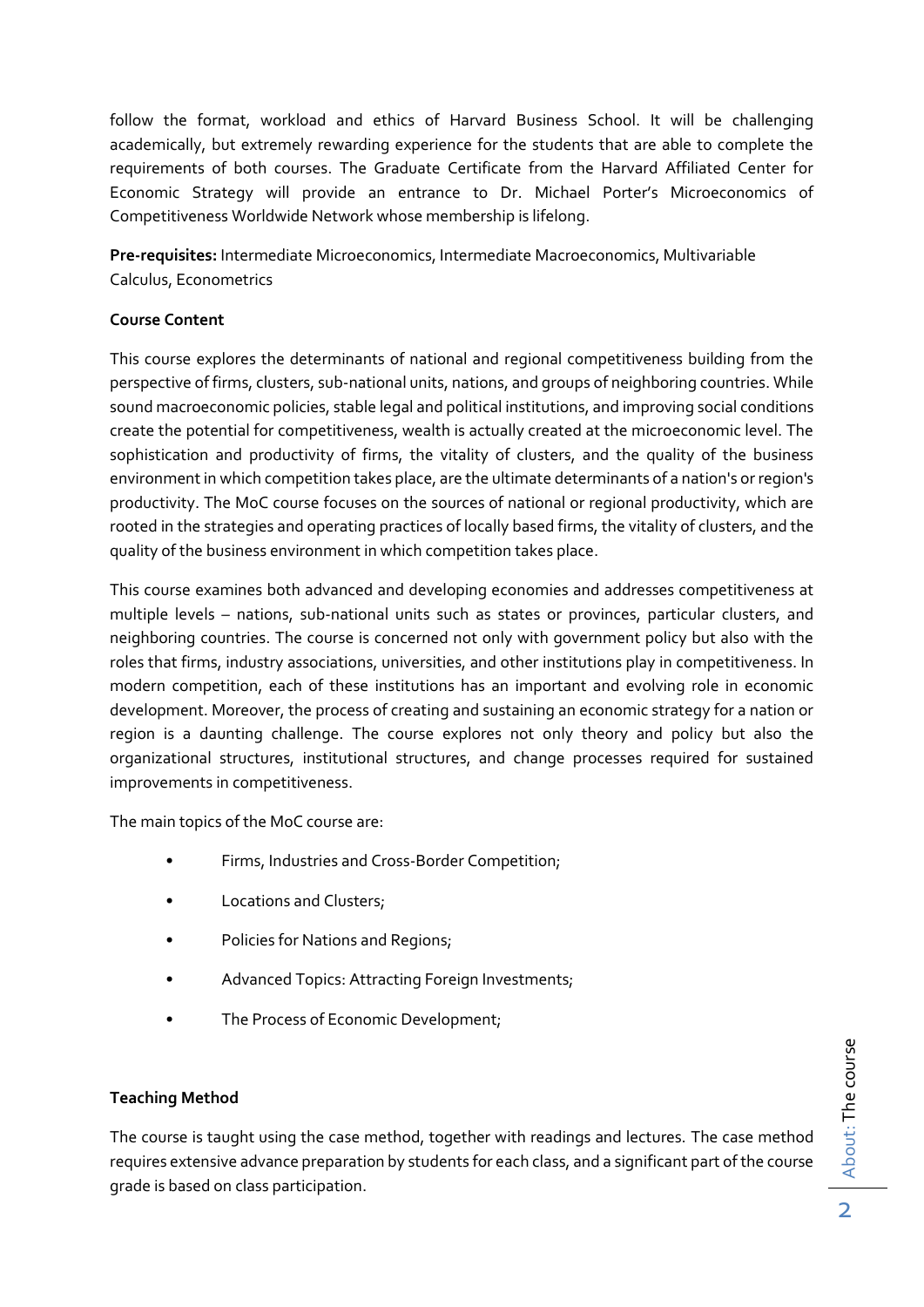A final team project is a significant part of the course and involves the competitive assessment of a particular country and cluster. Two sessions are devoted to presentations and discussions of the team projects.

The course requires extensive advance preparation by course participants for each class, which includes readings (cases and textbooks) and research for the final project.

### **Course Policies:**

• **Attendance.** Given the importance of class participation to the effectiveness of the course, attendance is mandatory for all class meetings. Any missed class will be penalized by 5% decrease in your final grade. **If you miss more than 4 classes, you will receive a failing grade for the course.** 

• **Assigned reading.** The articles assigned for each day should be read before class. We will typically provide you some pointers in the preceding class on what you should look out for and focus on. This is intended to help you in your time management when you tackle the reading, so that you know which articles you can skim through and which you should spend more time reading in detail.

• **General expectations.** Economists take a serious view about issues of intellectual honesty. Any data sources that you employ or ideas that you adopt from prior researchers should be referenced in your papers to give due attribution. We adopt a similarly serious view towards the originality of your work.

### **Grading:**

The course participants will be evaluated based on their participation and the quality of their project work.

- 1) Group project 50% of the grade
- 2) Class participation  $-50\%$  of the grade

NO FINAL EXAM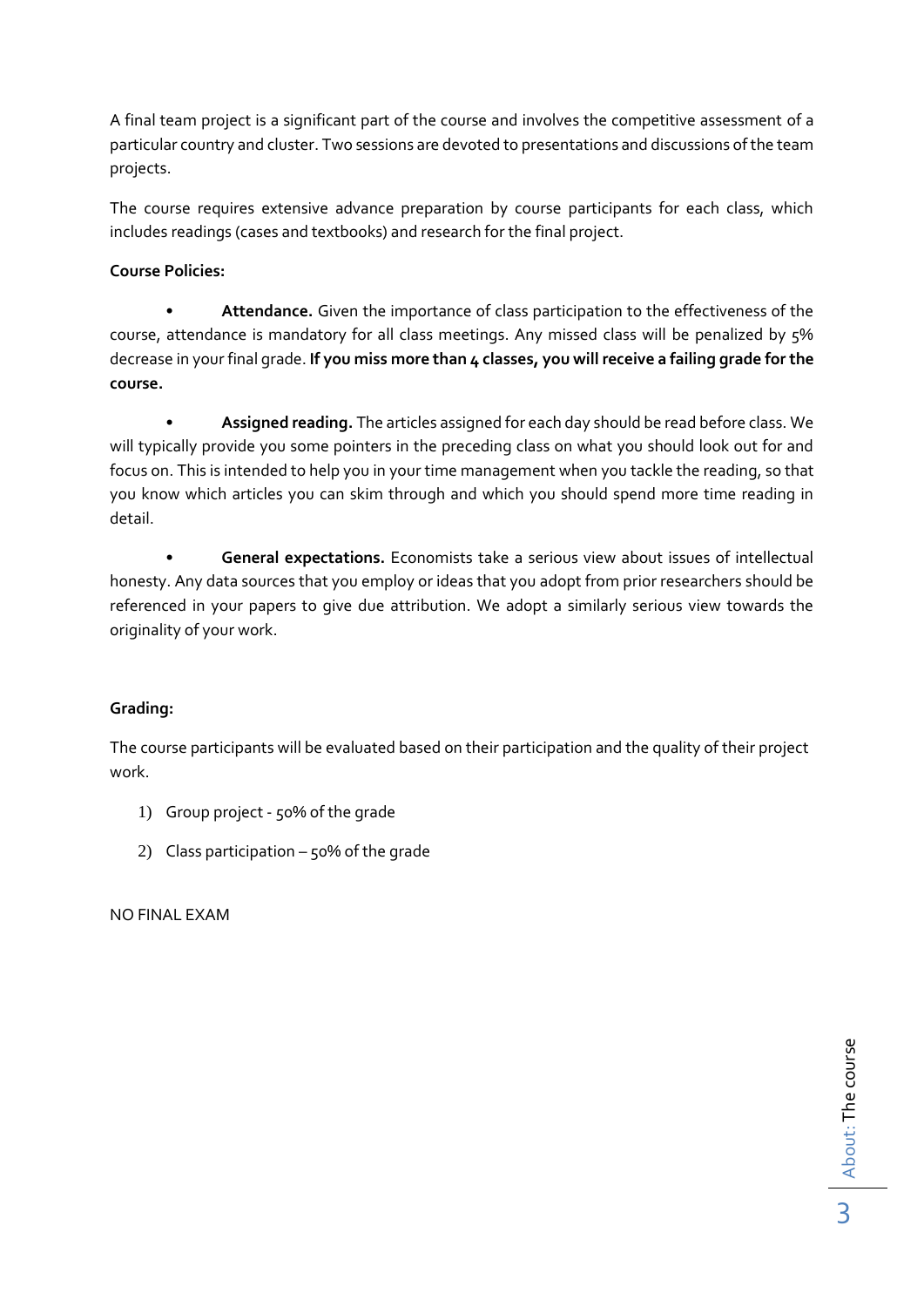## **SYLLABUS AND REQUIRED READING:**

### **Table of Contents**

## <span id="page-3-0"></span>**Section 1: What is a cluster?**

#### **October 11, 2016 (Tuesday)**

#### **TOPIC**:

Competitiveness: Overall Framework

#### **CASES/READINGS:**

- Finland and Nokia: Creating the World's Most Competitive Economy, HBS Case Number: 9- 702-427
- On Competition, read Chapters 2, 6 and 7

- 1. How was Finland as a nation able to move from a sleepy economy to one of the most competitive nations in the world by the end of the 1990s?
- 2. Why was Finland able to become a world-leading nation in the mobile communications cluster? Why did this cluster develop in Finland rather than others?
- 3. How did the Finnish firm Nokia become the world leader in mobile handsets? How did its home base in Finland influence Nokia's success?
- 4. What are the most important challenges for Finland in 2001? For participants in the Finnish mobile communications cluster? For Nokia?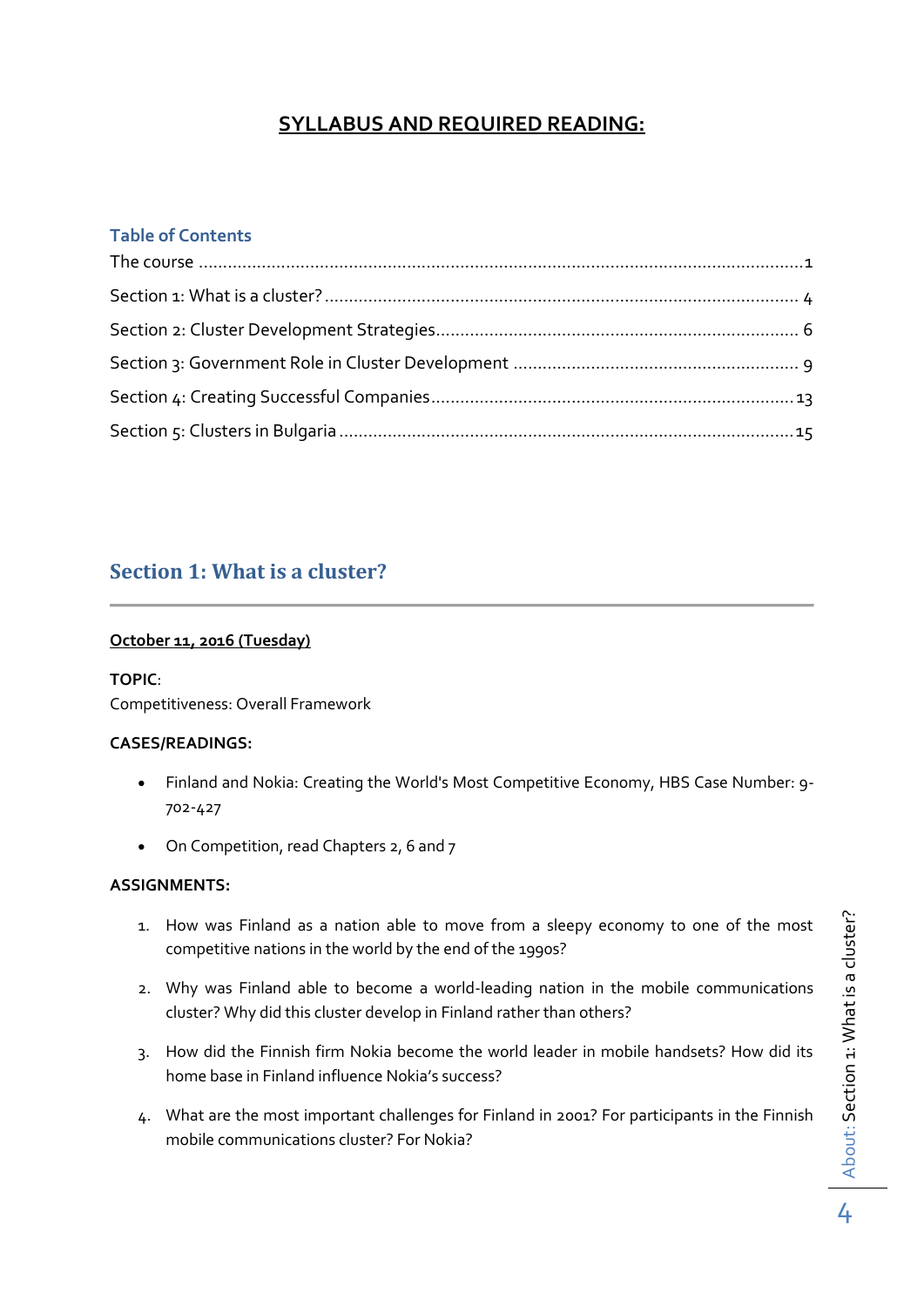5. What economic policy priorities would you recommend to the government? What steps should the private sector take?

#### **October 13, 2016 (Thursday)**

#### **TOPIC:**

The Diamond Model: Advanced Economies

#### **CASES/READINGS:**

- The Japanese Facsimile Industry in 1990, HBS Case Number: 9-391-209
- Can Japan Compete?, Read Chapter 2, pages 18-36 and Chapter 3, pages 69-82 (Skim the rest of these chapters if time permits)
- Facsimile machines are discussed briefly in the reading, and I expect your analysis to go well beyond this in terms of depth and sophistication.

#### **ASSIGNMENTS:**

- 1. Why did companies based in Japan come to dominate the world facsimile machine industry, and sustain their leadership?
- 2. How did the business environment affect the strategies of companies? Why did industry leadership shift over time?
- 3. Why did U.S. firms, where the key technology was invented, lose out in this industry?
- 4. What threats lie ahead for Japan's leadership in facsimile machines in the new century? What should Japanese companies do? What should the Japanese government do?
- 5. How is the fax case similar to, and different from, the case of mobile communications in Finland? What are the lessons for government policy to enhance competitiveness? What works? What does not work?

#### **October 18, 2016 (Tuesday)**

#### **TOPIC:**

Clusters and Cluster Development: Advanced Economies

#### **CASES/READINGS:**

- The California Wine Cluster, HBS Case Number: 9-799-124.
- The Australian Wine Cluster: Supplementary Information, HBS Case Number: 9-703-492.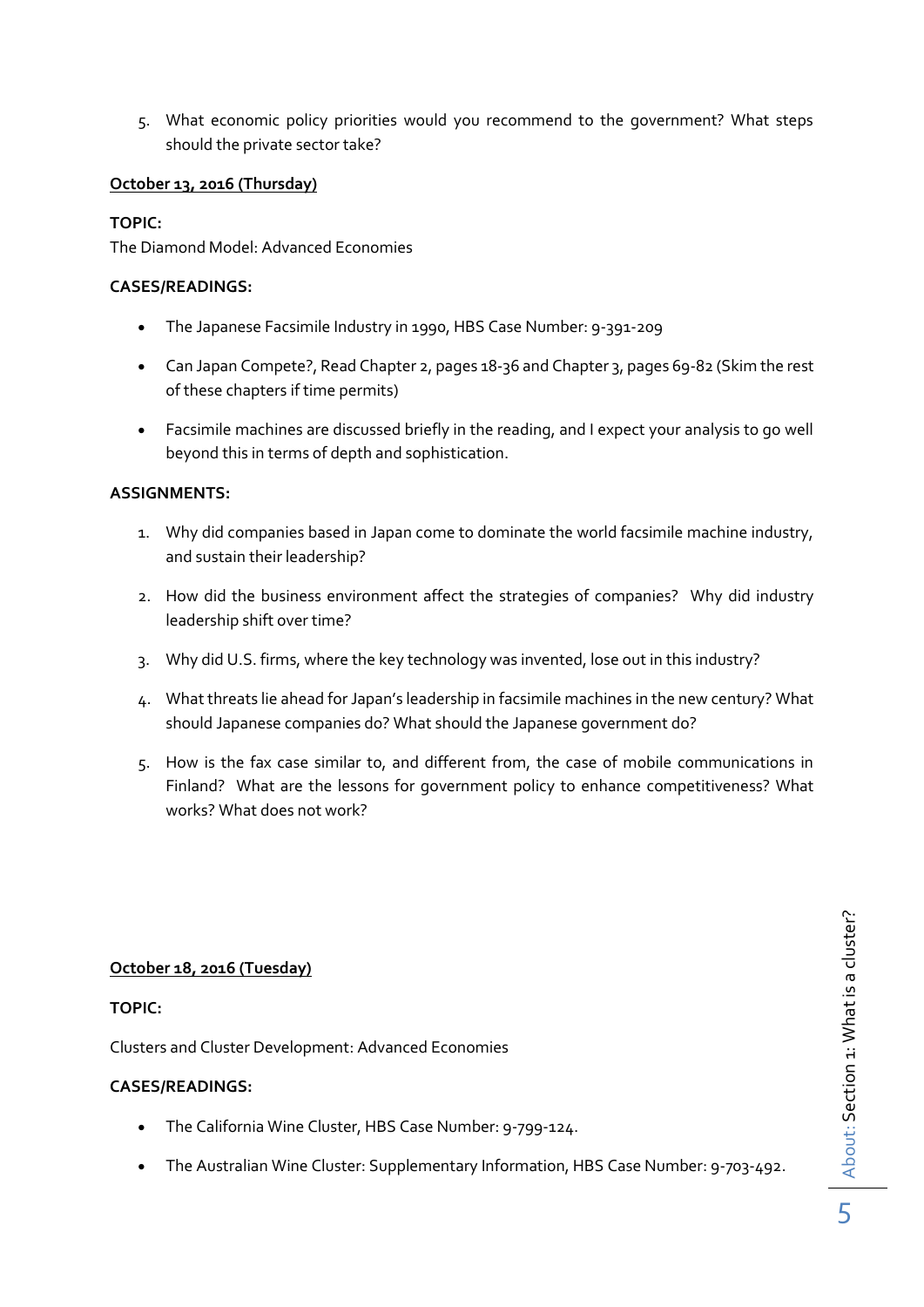On Competition, review Chapter 7.

#### **ASSIGNMENTS:**

- 1. Draw a cluster map of the California wine cluster.
- 2. Why has the cluster emerged as one of the world's leaders?
- 3. Why has France's wine cluster stagnated?
- 4. How has Australia emerged as a leading wine-exporting nation?
- 5. How important is government to wine cluster development?
- 6. What steps are necessary to sustain and enhance California's cluster as of 2000? By companies? Trade organizations? The California government? The Federal government?

#### **October 20, 2016 (Thursday)**

**TOPIC**: Competitiveness: Overall Framework (exercise)

#### **CASES/READINGS:**

• On Competition, read Chapters 2 and 7

## <span id="page-5-0"></span>**Section 2: Cluster Development Strategies**

#### **October 25, 2016 (Tuesday)**

**TOPIC:** Internationalization of Clusters

#### **CASES/READINGS:**

The Dutch Flower Cluster, HBS Case Number: 9-711-507

- 1. Draw a cluster map of the Dutch flower cluster including the relevant groups of firms, institutions, and other involved entities.
- 2. Why has the Netherlands built the most competitive cluster in the world in a country with a cold and cloudy climate?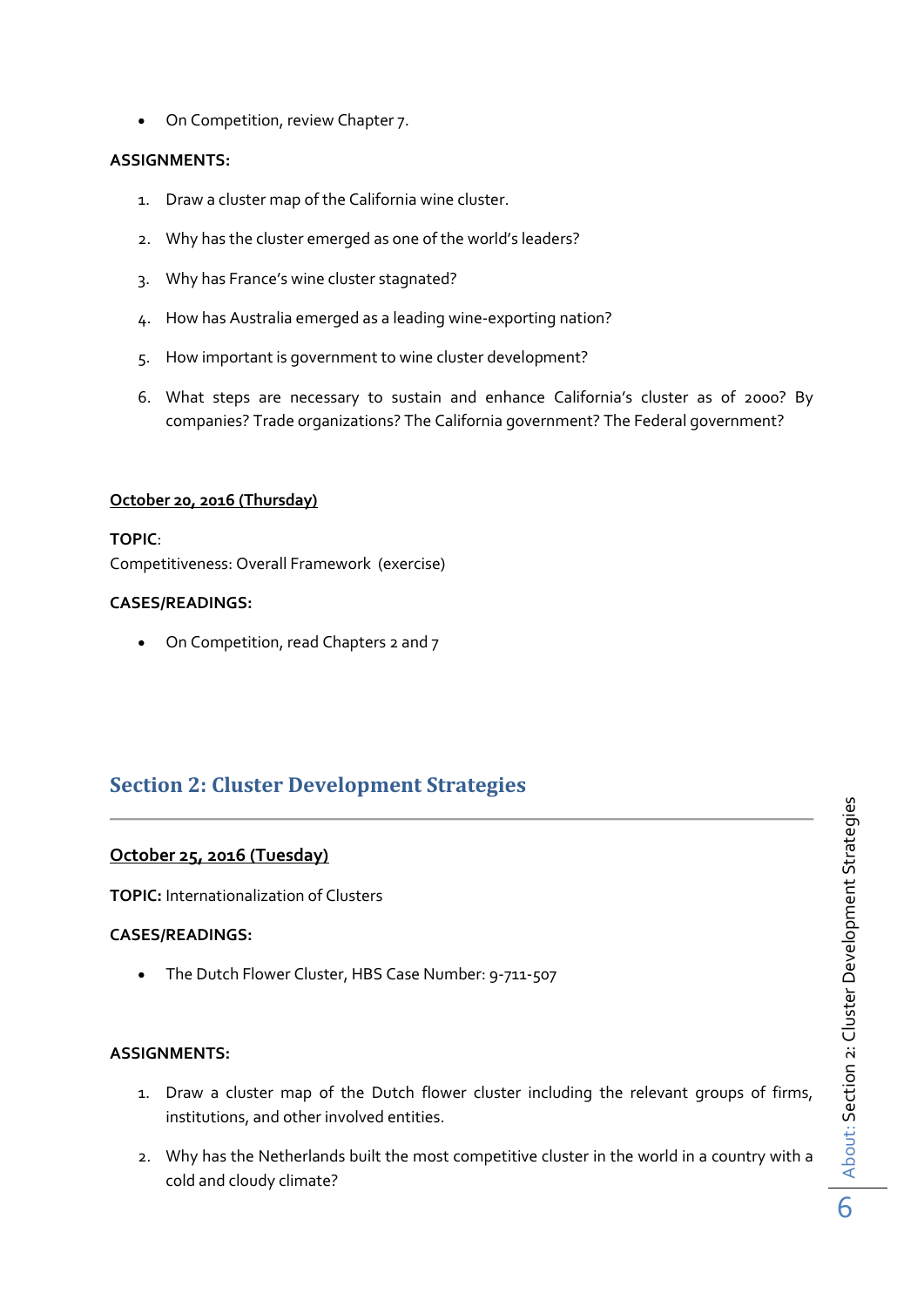- 3. How has the Dutch cluster sustained its leadership position for so long?
- 4. Why has flower production internationalized over the last few decades? How are the flower clusters in the various countries connected? How do they compete?
- 5. What are the challenges facing the Dutch cluster? What recommendations would you make to FloraHolland? To the Dutch government? To a major grower?

#### **October 27, 2016 (Thursday)**

#### **TOPIC:**

Institutions for Collaboration

#### **CASES/READINGS:**

- Asociacion Colombiana de Industrias Plasticas (Acoplasticos), HBS Case Number: 9-703-437
- Centre Suisse d'Electronique et de Microtechnique (CSEM, HBS Case Number: 9- 703-438
- Institutions for Collaboration: Overview, HBS Case Number: 9-703-436

#### **ASSIGNMENTS:**

- 1. What roles has the Asociacion Colombiana de Industrias Plasticas (Acoplasticos) played in the competitiveness of the Colombian plastics and rubber cluster? How have the organization's roles changed since the early 1980s?
- 2. How would you measure the effectiveness of Acoplasticos? How could the organization be more effective?
- 3. What roles has the Centre Suisse d'Electronique et de Microtechnique (CSEM) played in the competitiveness of the affected Swiss industries? How have CSEM's roles evolved? Is it effective?
- 4. What strategic recommendations would you make to CSEM leadership in early 2002?
- 5. Why do institutions for collaboration exist in market economies? Why are their activities not performed by firms or government entities?

Why might the incidence and roles of institutions for collaboration differ in advanced economies versus developing economies?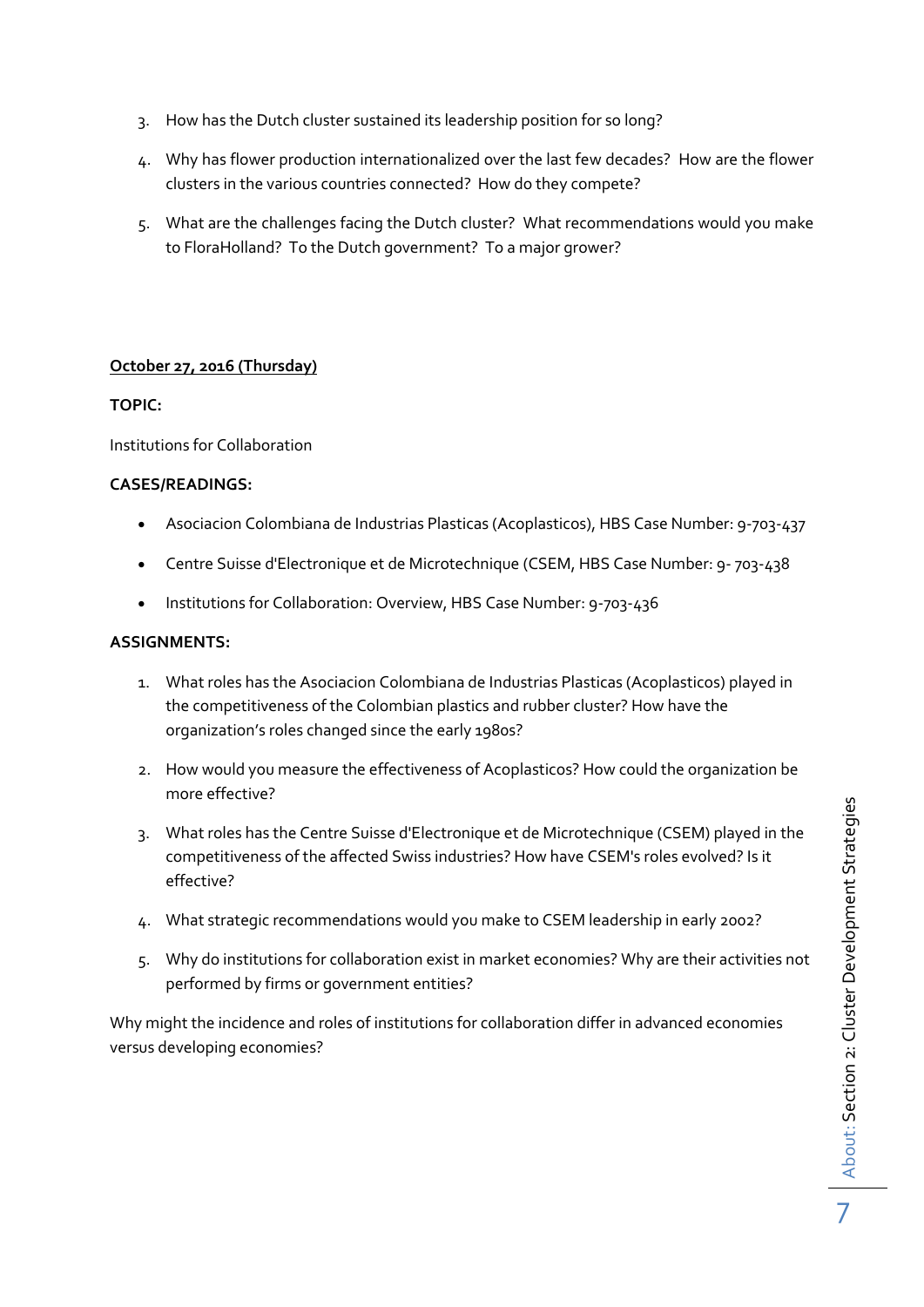#### **November 01, 2016 (Tuesday)**

**TOPIC:**

Cluster Mobilization

#### **CASES/READINGS:**

Cluster Mobilization in Mitteldeutschland, HBS Case Number: 9-707-004

#### **November 03, 2016 (Thursday)**

#### **TOPIC:**

Clusters in Developing Countries

#### **CASES/READINGS:**

 Building a Cluster: Electronics and Information Technology in Costa Rica, HBS Case Number: 9-703-422

#### **ASSIGNMENTS:**

- 1. Why has President Figueres embarked on a new economic development strategy upon taking office? How does his thinking differ from past approaches? Is this new approach appropriate?
- 2. Does electronics and information technology represent a realistic potential cluster for Costa Rica? What conditions are necessary for a viable cluster?
- 3. Why was Intel interested in a Latin American plant as part of its global strategy?
- 4. Why would Intel choose Costa Rica?
- 5. Given Intel's decision, what steps should the Costa Rican government take to further develop the cluster?

What should Intel do to improve Costa Rica as a business location?

#### **November 08, 2016 (Tuesday)**

#### **TOPIC:**

Competition Across Locations & Global Strategy for MNCs

#### **CASES/READINGS:**

Volvo Trucks (A): Penetrating the U.S. Market, HBS Case Number: 9-702-418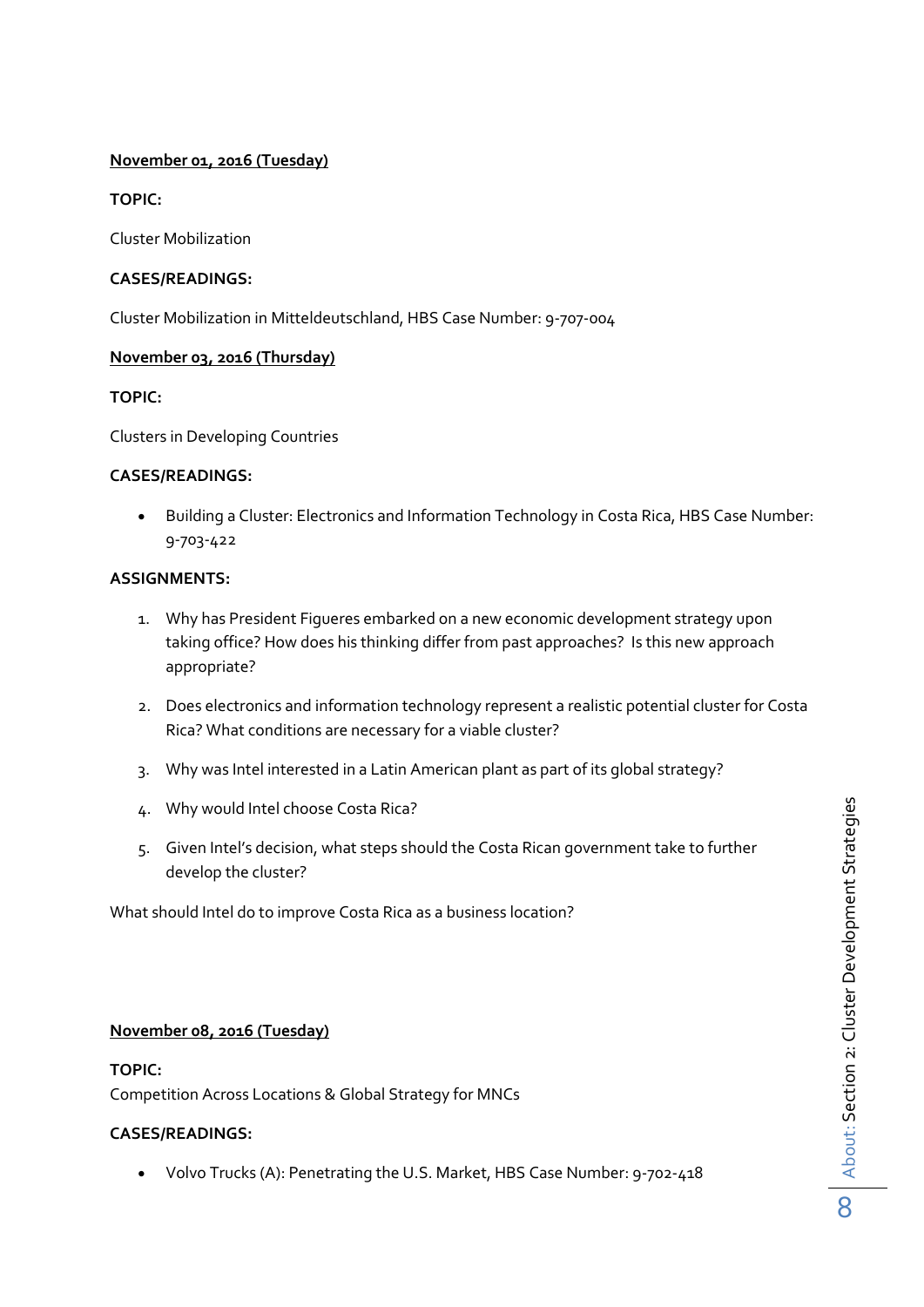On Competition, read Chapter 8

#### **ASSIGNMENTS:**

- 1. Why has Volvo spread its value chain for heavy trucks around the world? How can you explain why which activities are performed in which locations? (You may want to begin with Exhibit  $5$ ).
- 2. Why have European-based truck manufacturers become the global leaders?
- 3. Why is Volvo (as well as other European countries) so committed to entering the U.S. market?
- 4. What steps has Volvo taken towards establishing itself in the United States? Why has the company had so much difficulty?
- 5. What should Volvo do in 2000?

What are the implications of the Volvo case for the way countries should attract foreign investment?

## <span id="page-8-0"></span>**Section 3: Government Role in Cluster Development**

#### **November 10, 2016 (Thursday)**

#### **TOPIC:**

Economic Strategy: States and Sub-National Regions

#### **CASES/READINGS:**

 The State of Connecticut: Strategy for Economic Development, HBS Case Number: 9-703- 426

IMPORTANT NOTE: Prepare the Executive Summary from Clusters of Innovation: Regional Foundations of U.S. Competitiveness, pages ix-xix. The balance of the report is optional reading.

- 1. Why was Connecticut able to become and remain the most prosperous U.S. state? What clusters have driven the state's economy?
- 2. Why did Connecticut get hit so hard by the 1989/1990 recession? Why were Connecticut leaders worried?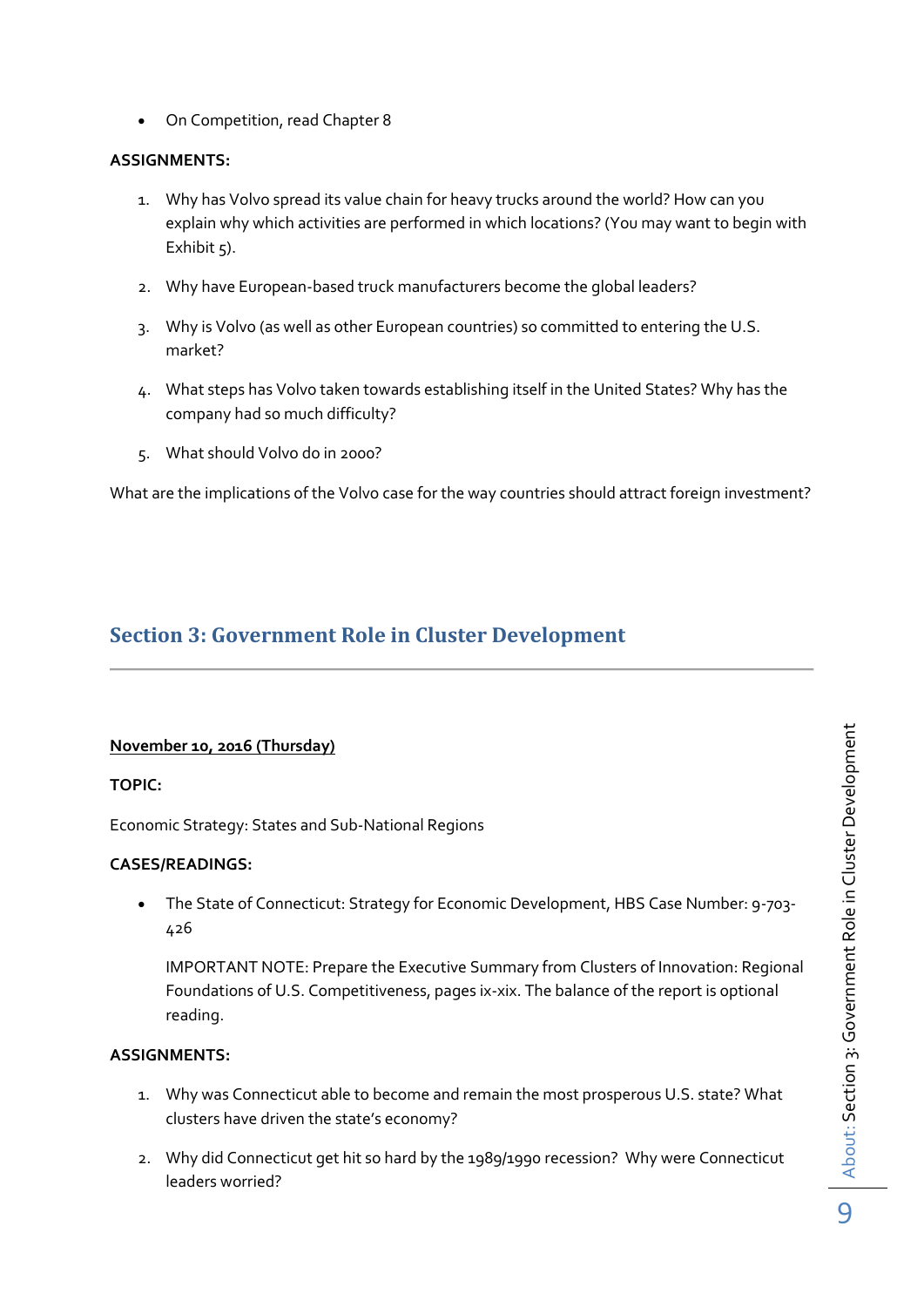- 3. Why did the first economic development effort under Governor Weicker fail to take hold?
- 4. How was Governor Rowland's approach different? Why was it more successful?
- 5. Why did some clusters progress faster than others?

What are the issues facing Connecticut in 2000? What should the Governor and his team do next?

#### **November 15, 2016 (Tuesday)**

#### **TOPIC:**

Economic Strategy: Advanced Economies

#### **CASES/READINGS:**

• Remaking Singapore

In order to provide a good foundation for our discussion, please identify the major policy choices, covering the areas in our framework, made by Singapore's leaders in aspects of competitiveness policy, during each chapter in the nation's economic history.

#### **ASSIGNMENTS:**

- 1. What was Singapore's economic strategy between independence and the late 1970s? Outline the critical policy choices to realize this strategy.
- 2. What caused Singapore to shift its strategy as it entered into the 1980s? Why was Singapore able to continue improving its prosperity?
- 3. Why did Prime Minister Goh put forward the Next Lap plan in 1991?
- 4. Why did the Economic Review Committee (ERC) modify the strategy in 2003?

What is Singapore's competitive position in 2009? What recommendations would you make to the new Economic Strategy Committee?

#### **November 17, 2016 (Thursday)**

#### **TOPIC:**

The Diamond Model: Developing/Transition Economies

#### **CASES/READINGS:**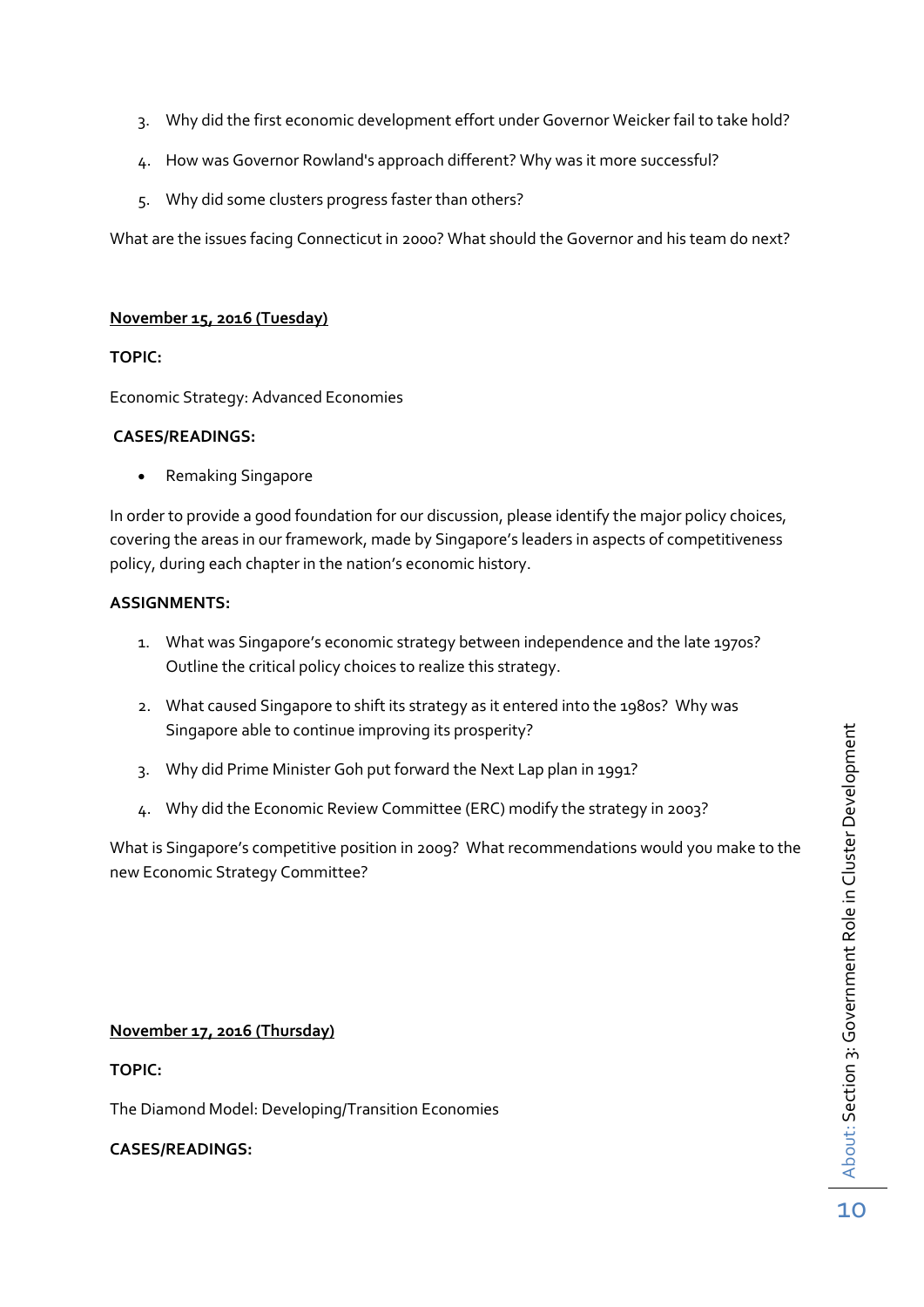Estonia in Transition, HBS Case Number: 9-702-436.

#### **ASSIGNMENTS:**

- 1. How has Estonia been able to achieve such competitive success compared to other transition countries? What were the key policy decisions?
- 2. How was Estonia able to make so many difficult changes and progress so rapidly?
- 3. What are the competitiveness issues facing Estonia in 2002?
- 4. What recommendations would you make to Estonia's leaders?

#### **November 22, 2016 (Tuesday)**

#### **TOPIC:**

Economic Strategy: Developing Countries

#### **CASES/READINGS:**

Rwanda: National Economic Transformation, HBS Case Number: 9-706-491O

#### **ASSIGNMENTS:**

- 1. Assess Rwanda's national balance sheet (assets and liabilities) as of the end of the genocide in 1994/1995. What kind of economic system did the Government of National Unity inherit?
- 2. Identify the steps that the Government of National Unity took between 1994 and 2000 to restore the economy. How would you evaluate this initial economic development strategy?
- 3. Identify and evaluate President Kagame's economic strategy for the country from 2000 through the end of the case.
- 4. What are the issues facing the Rwandan economy in 2004?
- 5. What recommendations would you make to the President and his team? Be specific.

What roles have international aid organizations played in Rwanda, both positive and negative? How could foreign aid add more value in economic development?

#### **November 24, 2016 (Thursday)**

**TOPIC:**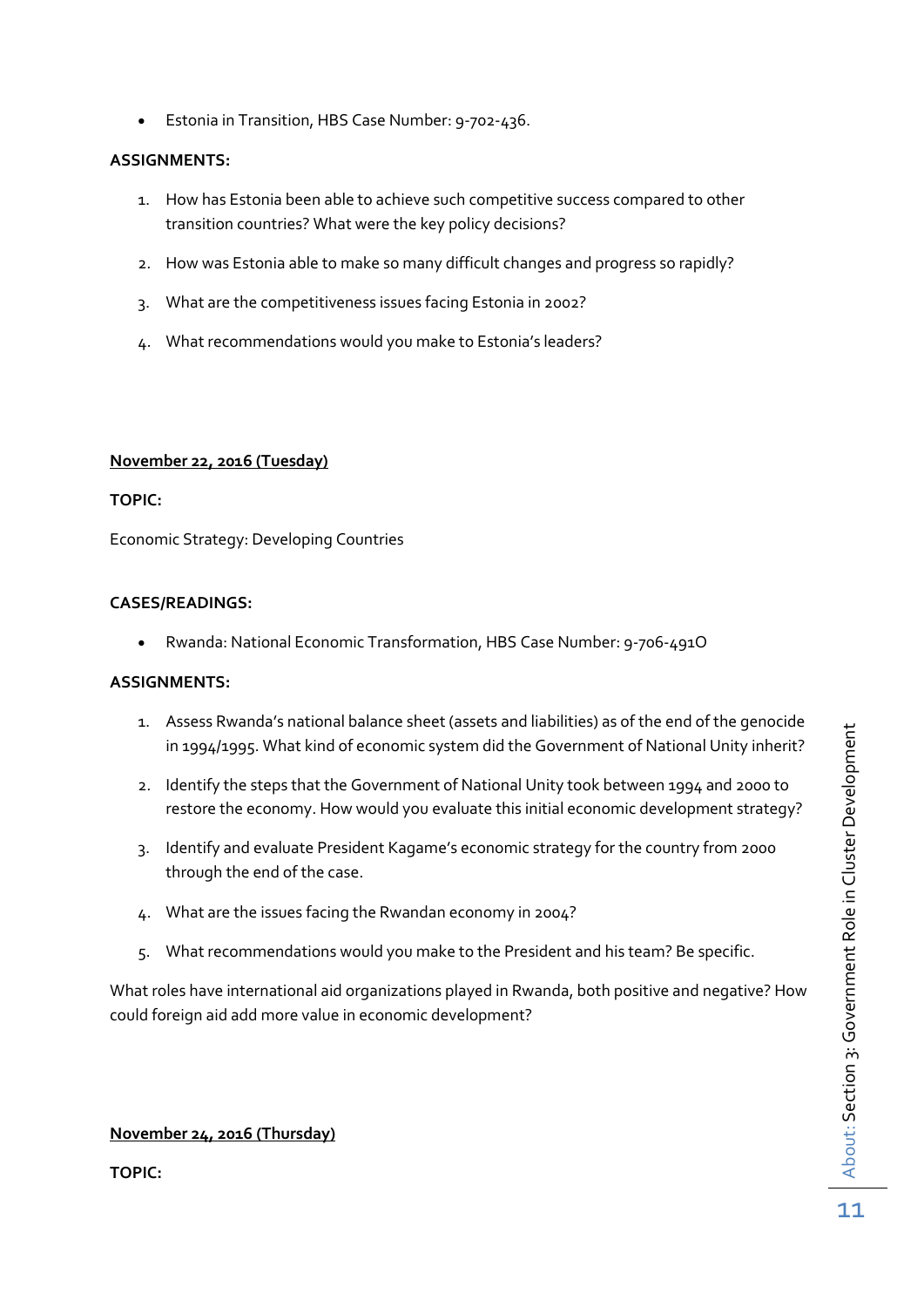#### Economic Strategy: Cities

#### **CASES/READINGS:**

 New York City: Bloomberg's Strategy for Economic Development, HBS Case Number: 9- 709-427

#### **ASSIGNMENTS:**

- 1. How did New York City become a leading metropolitan area in the U.S. and the world? What were the key enabling public policies?
- 2. How did New York's leading clusters emerge? How has the mix of clusters changed over time? Why?
- 3. Identify and evaluate the key elements of Mayor Bloomberg's strategy to date.
- 4. What is New York City's competitive position in 2008?
- 5. What recommendations would you make to the Mayor about the City's strategy?

How are cities different from a competitiveness and economic development standpoint?

#### **November 29, 2016 (Tuesday)**

#### **TOPIC:**

Economically Distressed Communities

#### **CASES/READINGS:**

- St. Louis: Inner City Economic Development, HBS Case Number: 9-704-492
- On Competition, Chapter 11

- 1. Should leaders in the St. Louis region be concerned about the health of the inner city economy? Why?
- 2. Why has the inner city St. Louis lost out to the suburbs in terms of business development?
- 3. What Why have past efforts at inner city revitalization in St. Louis failed?
- 4. What is the position of inner city St. Louis in 1999? What steps are needed to restore its competitiveness?
- 5. How are inner cities different from the other economic areas that we have been studying? How are they similar?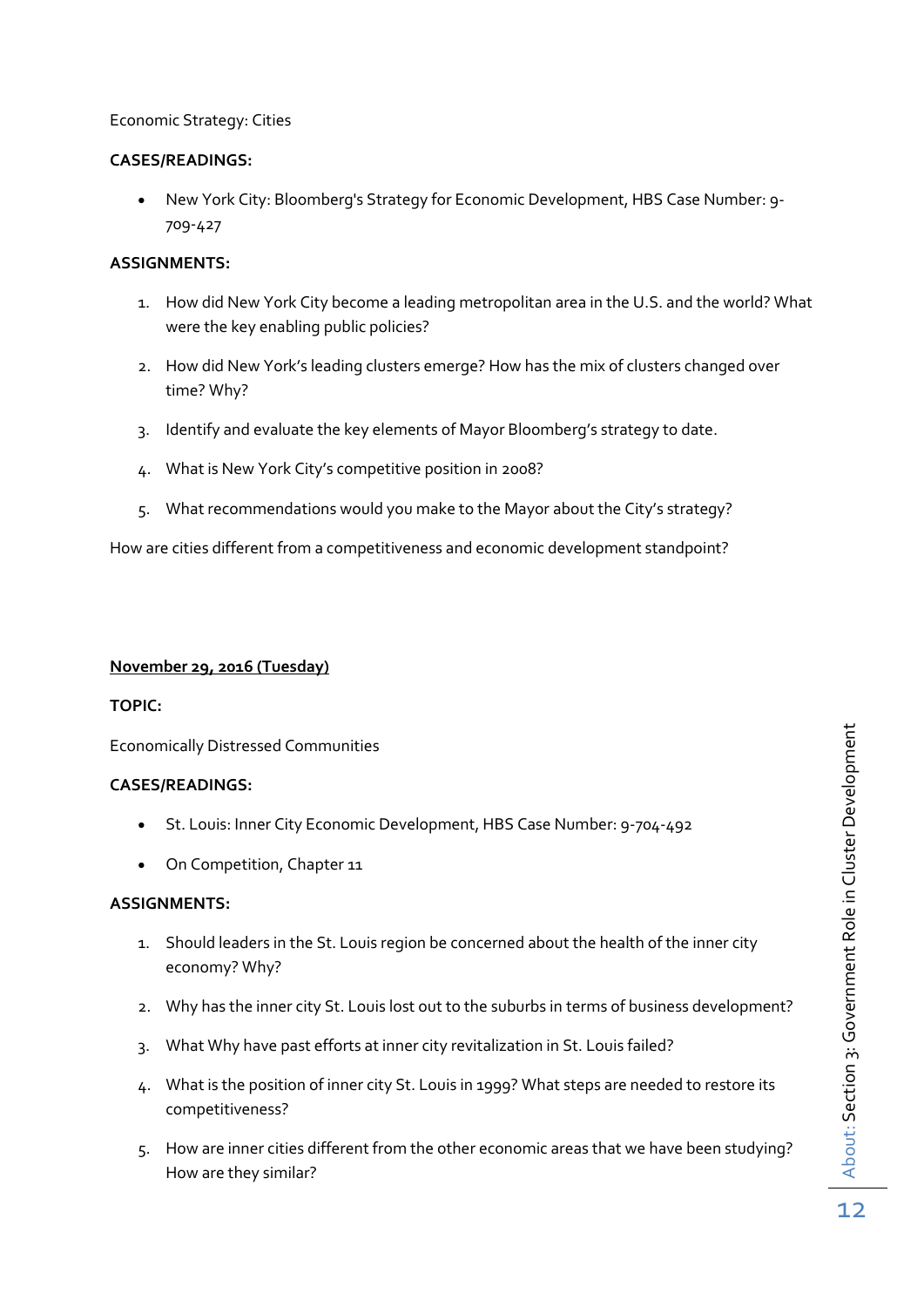#### **RELATED REFERENCE**

Rural areas in many nations tend to have lower per capita incomes than urban areas. For students interested in rural development, see the paper entitled "Competitiveness in Rural U.S. Regions: Learning and Research Agenda." A copy can be downloade[d here.](http://www.isc.hbs.edu/Documents/ced/EDA_RuralReport_20040621.pdf)

#### **December 01, 2016 (Thursday)**

#### **TOPIC:**

European Integration

#### **CASES/READINGS:**

 European Integration: Meeting the Competitiveness Challenge, HBS Case Number: 9-708- 421

#### **ASSIGNMENTS:**

- 1. What is the rationale guiding European integration? How does it differ from the approach in Central America? Why?
- 2. European integration has gone through a series of stages shown in the attached handout. What were the key policies in each stage? Why this progression of steps?
- 3. Why has Europe made little progress on the Lisbon Agenda?
- 4. Has European Integration been a success? What has it achieved? What are its limitations?

What should the European Union do in 2004? What policies and institutions need to be modified? Added? Dropped? Should the EU expand further?

## <span id="page-12-0"></span>**Section 4: Creating Successful Companies**

#### **December 06, 2016 (Tuesday)**

#### **TOPIC:**

Industry Competition, Strategy and Location

#### **CASES/READINGS:**

- Intel Corporation--1968-1997, HBS Case Number: 9-797-137
- On Competition, review Chapter 1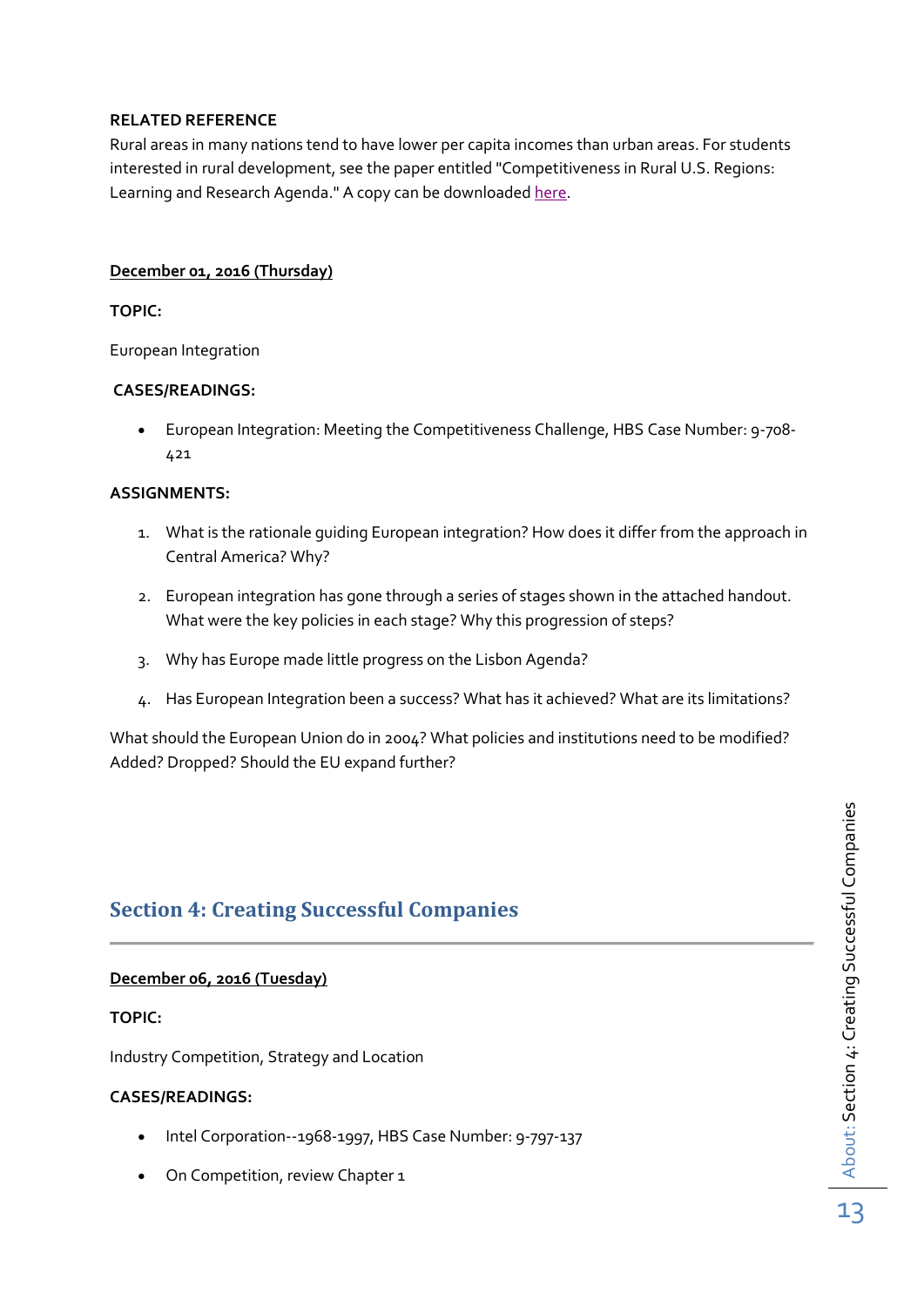• On Competition, read Chapter 2 and Chapter 5

#### **ASSIGNMENTS:**

- 1. Why was Intel initially successful in DRAMs?
- 2. How did Japanese companies come to be the international leaders in this business? Why couldn't Intel (or other American companies) recover?
- 3. How did Intel build a competitive advantage in microprocessors? How has the company managed to sustain the advantage over time?
- 4. Why did U.S. companies dominate the microprocessor business from the beginning, with Japan unable to gain a major position?

What explains the different outcomes in the DRAM and microprocessor industries? What are the lessons for government economic policy?

#### **December 13, 2016 (Tuesday)**

#### **TOPIC:**

Internationalization of Firms Based in Developing Countries

#### **CASES/READINGS:**

- Atlas Electrica: International Strategy, HBS Case Number: 9-704-435
- AFP Provida, HBS Case Number: 9-703-424

#### **ASSIGNMENTS:**

- 1. How has Atlas been able to compete successfully in its region despite being a small player among global giants? What has changed from its initial efforts?
- 2. What are the strategic challenges facing Atlas in 2000? What should the company do? What could the Costa Rican government do to help?
- 3. What allowed Provida to become the leading competitor in Latin America in pension management?
- 4. What should Provida do in 1999? What could the Chilean government do to help?
- 5. Compare the internationalization approaches of the two companies. What are the lessons for companies based in developing countries?

What steps can governments take to foster the internationalization of local companies?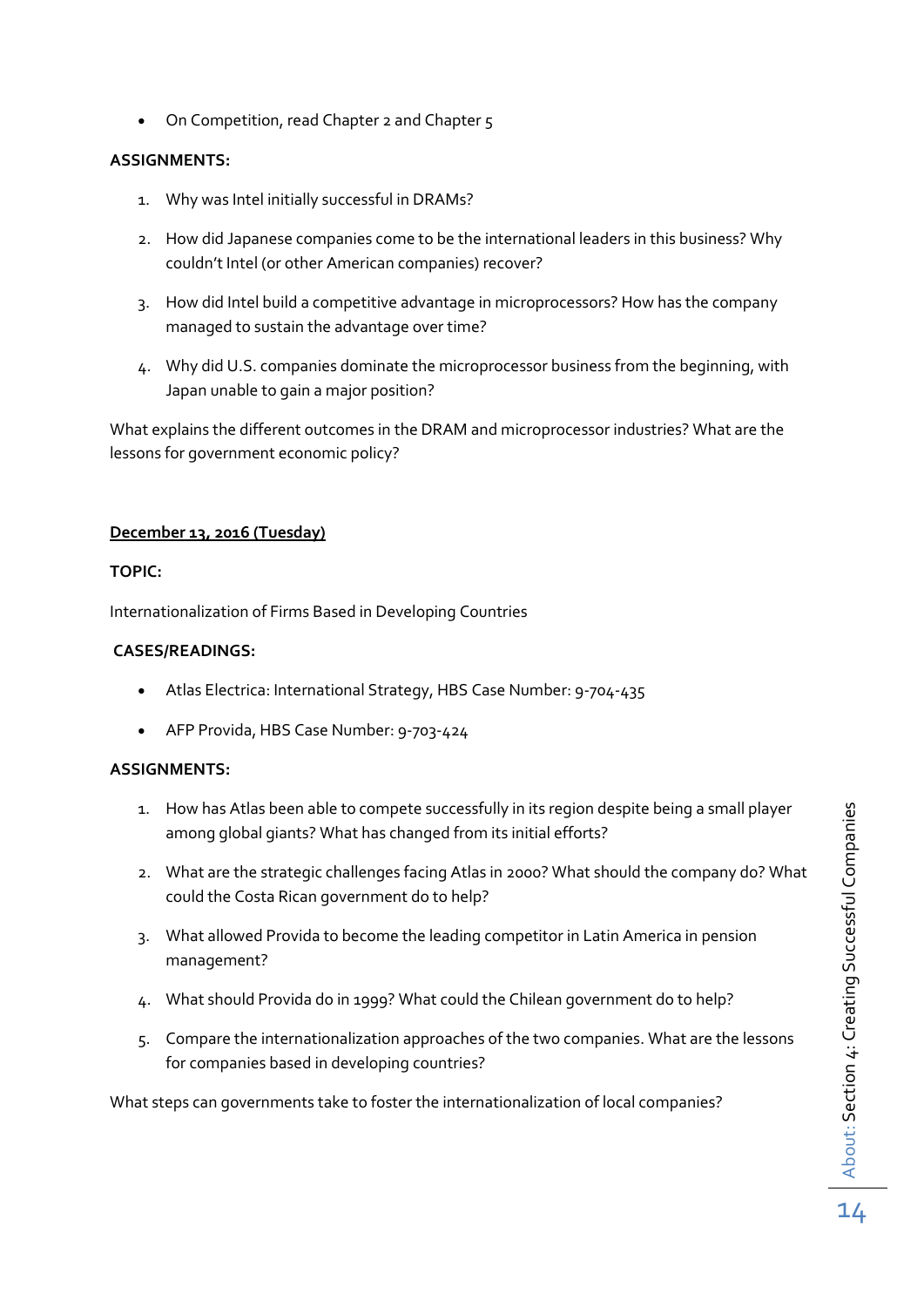#### **December 15, 2016 (Thursday)**

#### **TOPIC:**

The Corporate Role in Economic Development

#### **CASES/READINGS:**

- De Beers: Addressing the New Competitiveness Challenges, HBS Case Number: 9-706-501
- Porter, Michael E. and Mark Kramer, "Creating Shared Value" Harvard Business Review. January-February 2011.

Note: In addition to preparing the De Beers case, you also need to read the following article: "Strategy & Society: The Link Between Competitive Advantage and Corporate Social Responsibility" (On Competition, Chapter 14, pages 479-503)

#### **ASSIGNMENTS:**

- 1. How has De Beers been able to create so much economic value for the entire diamond industry despite the fact that diamonds have little intrinsic value?
- 2. How has De Beers contributed to or retarded the development of the countries in which it operates? Why the company is involved in so many economic and social development initiatives?
- 3. Contrast the impact of De Beers in South Africa and Botswana. Why the difference?
- 4. What are the strategic issues facing De Beers in the late 1990s?
- 5. Evaluate the new De Beers strategy introduced in 2000. What is De Beers trying to accomplish?

What recommendation would you make to De Beers' management in order to enhance its competitive position while benefiting the communities in which it operates?

## <span id="page-14-0"></span>**Section 5: Clusters in Bulgaria**

#### **December 20, 2016 (Tuesday)**

#### **TOPIC:**

Clusters in Bulgaria (exercise)